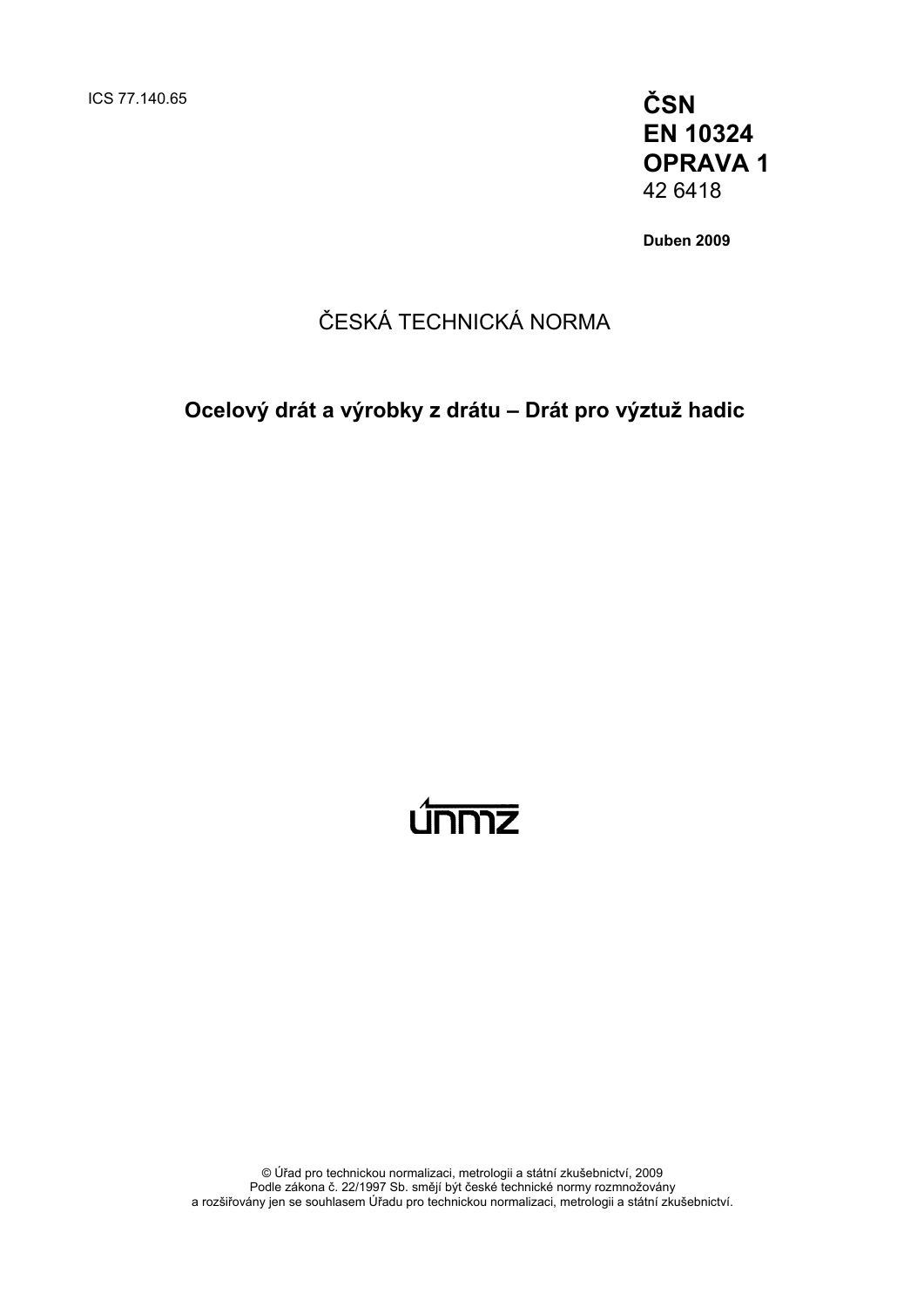# EUROPEAN STANDARD NORME EUROPÉENNE

EUROPÄISCHE NORM

# **EN 10324:2004/AC**

October 2008 Octobre 2008 Oktober 2008

**ICS** 77.140.65

English version Version Française Deutsche Fassung

Steel wire and wire products - Hose reinforcement wire

Fils et produits tréfilés en acier - Fil d'armature pour flexibles

Stahldraht und Drahterzeugnisse - Schlaucharmierungsdraht

This corrigendum becomes effective on 22 October 2008 for incorporation in the three official language versions of the EN.

Ce corrigendum prendra effet le 22 octobre 2008 pour incorporation dans les trois versions linguistiques officielles de la EN.

Die Berichtigung tritt am 22.Oktober 2008 zur Einarbeitung in die drei offiziellen Sprachfassungen der EN in Kraft.



EUROPEAN COMMITTEE FOR STANDARDIZATION COMITÉ EUROPÉEN DE NORMALISATION EUROPÄISCHES KOMITEE FÜR NORMUNG

**Management Centre: rue de Stassart, 36 B-1050 Brussels**

© 2008 CEN All rights of exploitation in any form and by any means reserved worldwide for CEN national Members. Tous droits d'exploitation sous quelque forme et de quelque manière que ce soit réservés dans le monde entier aux membres nationaux du CEN.

Alle Rechte der Verwertung, gleich in welcher Form und in welchem Verfahren, sind weltweit den nationalen Mitgliedern von CEN vorbehalten.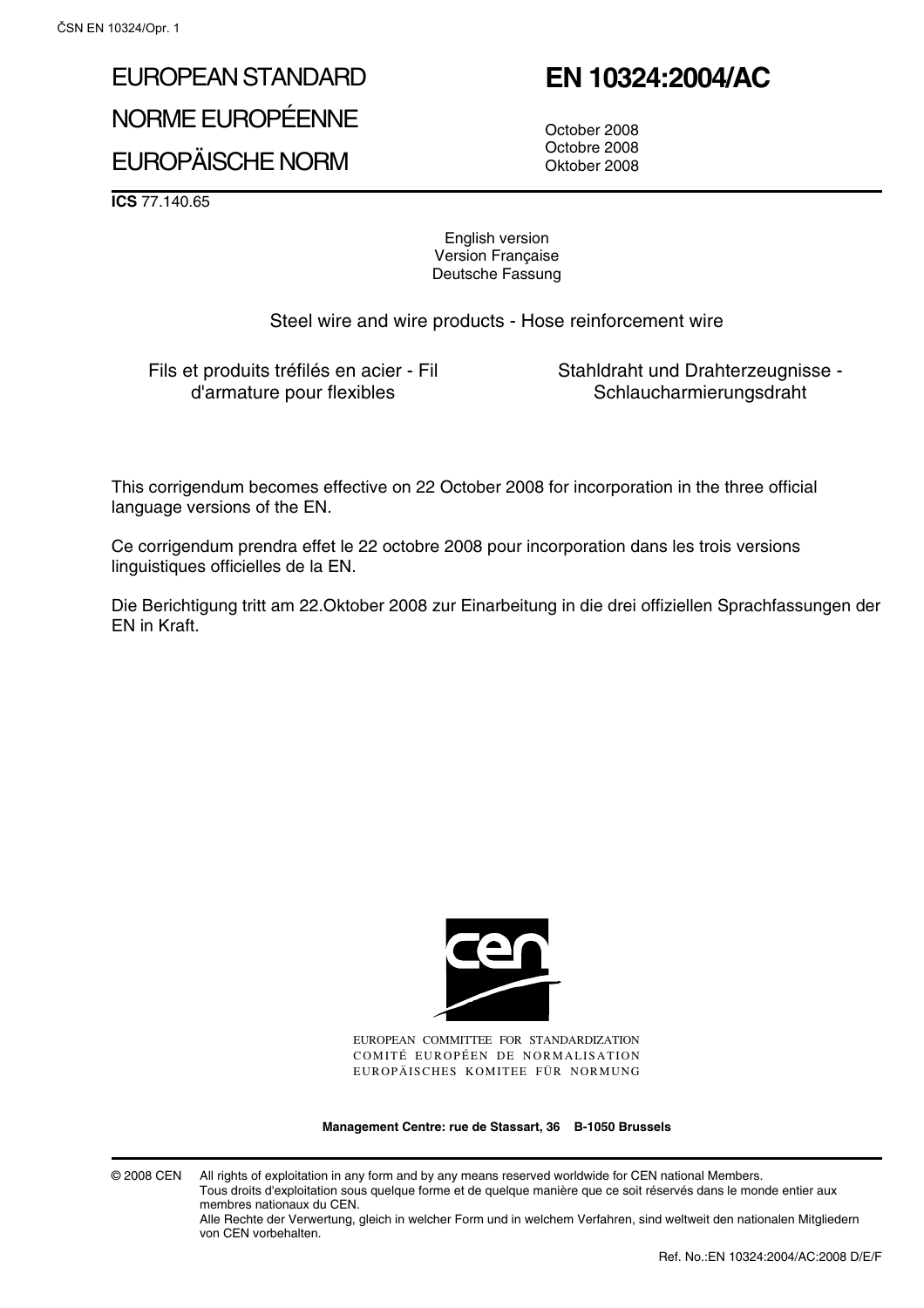### **Modification to 6.3.2 Coating mass, Table 3 - Coating mass**

*Replace the unit* "(kgm)" *with* "(g/kg)".